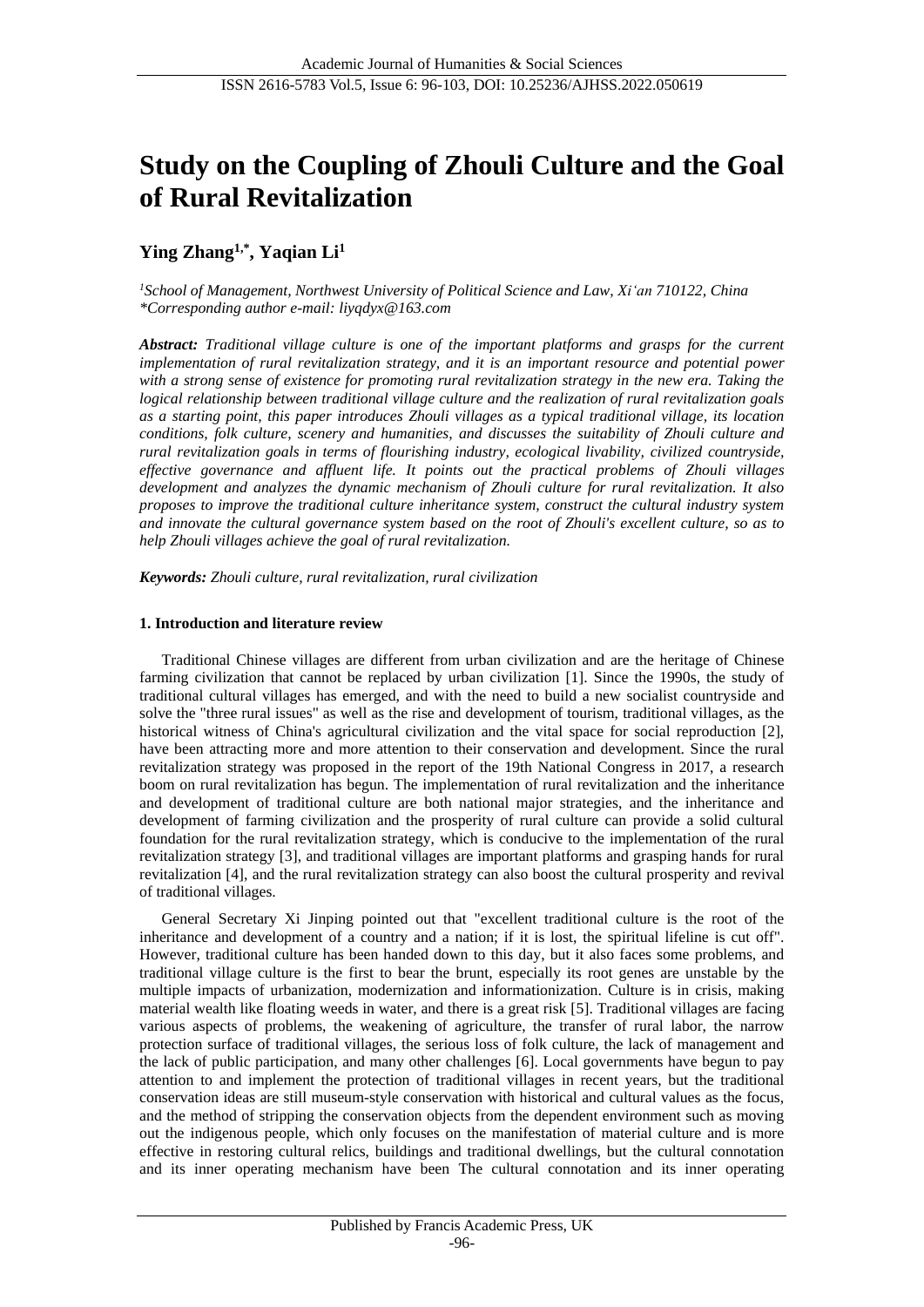mechanism have been neglected, resulting in a lack of endogenous development momentum in traditional villages, which are more dependent on the government [7]. To address this issue, Yi Lin and Jian Li argue that aborigines are the main body of traditional village protection and development, and the key to the emergence of problems such as the decay of some traditional villages and the absence of traditional culture transmission is the absence of the main body [8]. In order to activate the endogenous power of traditional village development, it is necessary to raise the conservation awareness of aborigines and make them actively participate. In addition, to develop traditional villages, explore and utilize their traditional culture, and promote the comprehensive revitalization of villages in all aspects of economy, culture, society, and ecology, Xianlou An proposed that the architectural landscape and hidden cultural genes of traditional villages can be integrated to establish a characteristic traditional village subject and create an inimitable and replicable tourism brand [9], and Sheng Gui and Yue Teng argued that rural revitalization should be and new urbanization context to include village folklore activities, combine folklore culture with modernization process, and consider it from multiple perspectives and multiple horizons [10], while Jingxin Wang and Xiaojuan Zhi presented some case studies and experiences on rural revitalization to create beautiful villages, and accordingly proposed more feasible revitalization plans and promotion policies [11].

As a precious research object of rural historical, cultural and natural heritage, traditional cultural villages possess rich traditional resources and rural heritage [12], and are important positions for implementing rural revitalization strategy and important spatial nodes for undertaking rural revitalization strategy [13]. The study on the revitalization of traditional cultural villages is an emerging topic, and there is less exploration on how to revitalize comprehensively based on its characteristics. It is important to take active measures to promote the revitalization of traditional cultural villages in terms of top-level design, specific models, cultural inheritance and innovation, industrial layout, talent-driven, ecological synergy, and organizational innovation. Therefore, this paper selects the revitalization of Zhouli villages as the research object, combines the study of development changes of Zhouli villages, cultural inheritance and rural revitalization, highlights its development characteristics to explore its path to achieve rural revitalization, so as to serve as a reference for the rural revitalization of traditional cultural villages in China.

### **2. The logical relationship between Zhouli culture and the realization of rural revitalization goals**

### *2.1 Typicality of Zhouli Villages*

Zhouli villages, generally refers to the villages distributed in the ancient Zhou Yuan area, that is, the villages on the Zhou Yuan. Zhouyuan is in today's Shaanxi province, starting from the Chishui River in the east, bordering the Gansu River in the west, reaching the Wei River in the south, and leaning against the Qishan Mountains in the north, containing most of today's Fengxiang District, Qishan County, Fufeng County, Wugong County, and a small part of three counties and one district, Meixian County, Qian County, Yongshou County, and Chenchang District [14]. The Zhouli villages are located in the western part of the Guanzhong Plain, only a hundred kilometers from Xi'an, and there are high speed railroads passing through here, and even special tourist lines have been opened, so they have obvious location and transportation advantages.

Zhou Yuan is the birthplace of the Zhou culture, the hometown of Jiang Shu, Hou Ji, King Wen and Duke Zhou, and was the foundation of the Zhou dynasty. The Duke of Zhou made rituals and music, established government, and laid the excellent foundation of Chinese civilization. The villages on the Zhou Yuan were nourished and nurtured by the Zhou culture, and have been influenced by the rituals and music civilization for generations, and the legacy of the Zhou people still exists today. Although the Zhou culture is a long time ago, it still has a profound influence on the formation of Chinese folk customs and the social customs of today, especially in the social customs of the Zhou ritual villages today, whether it is festive activities, life rituals or food culture, there are still shadows of Zhou rituals. In particular, the custom of "pouring soup" at the dawn of the first day of the year best shows the special customs of the Zhouli villages as the land of the Zhou people.

Zhouli villages have a deep Zhou cultural heritage, and adjacent to the national 4A-level tourist attractions Zhou Gong Temple Scenic Spot and the site of the Zhou royal tomb group, natural landscape and historical and cultural landscape into one, making the Zhouli villages have a unique advantage of resources. Through the vicissitudes of the sea, many traditional buildings in the Zhouli villages have been destroyed to some extent, but the ancient village pattern is still relatively intact, and some traditional houses remain, with relatively obvious boundaries with the surrounding modern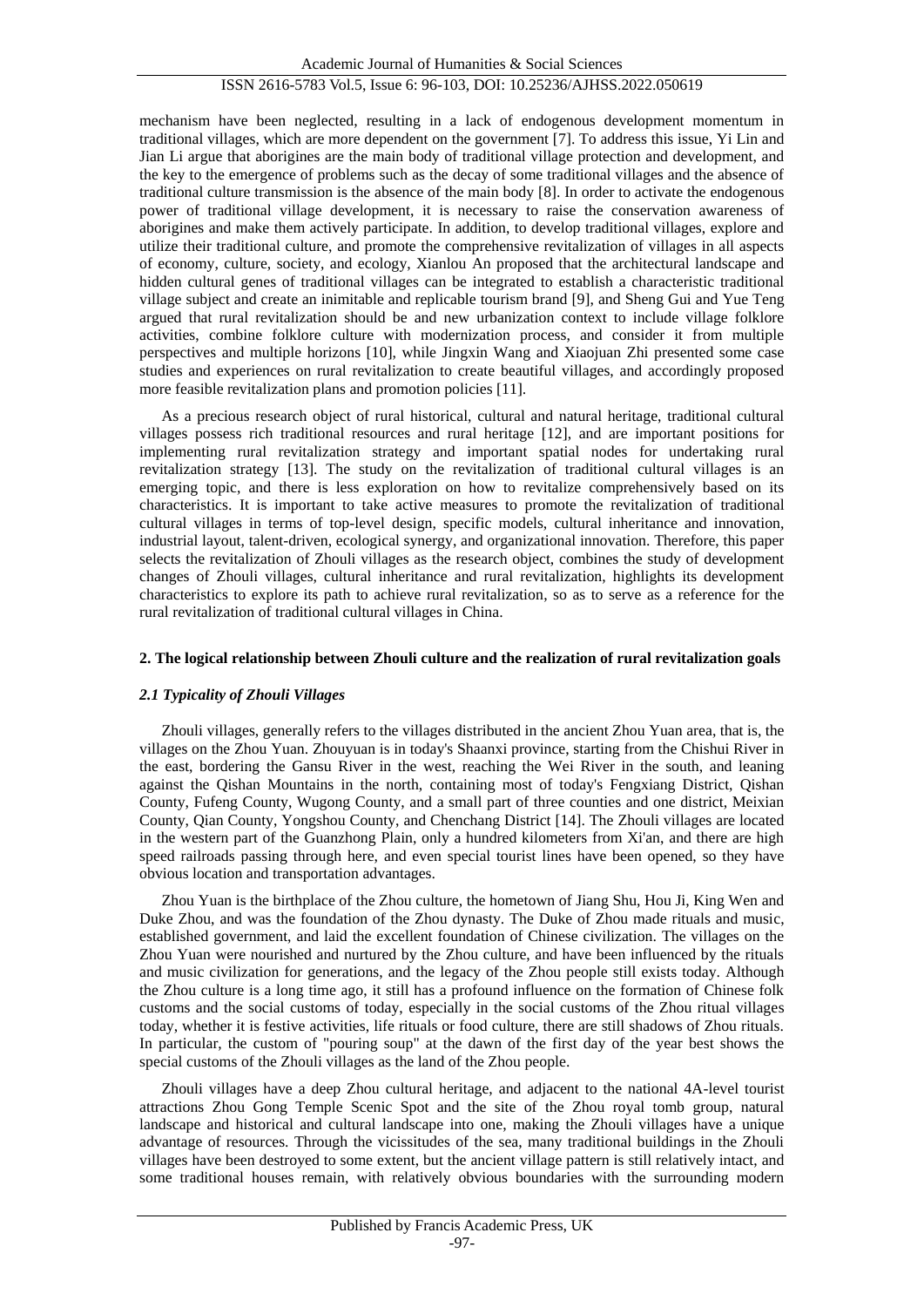buildings, and the profound heritage of the ancient village style can still be felt today.

As a representative of the traditional cultural villages, the revitalization of Zhouli villages is a typical object of study.

### *2.2 The Adaptation of Zhouli Culture and the Goal of Rural Revitalization*

In the report of the 19th Party Congress, the twenty-word policy of rural revitalization strategy was proposed, namely, "prosperous industry, ecological livability, civilized countryside, effective governance and rich living", which fully reflects the rich connotation of rural revitalization strategy. "Prosperous industry" is the material basis of rural revitalization, on which rural problems can be solved, and the root of rural revitalization is industrial development; "ecological livability" is the inherent requirement of rural revitalization, which contains the beautiful vision of the peasants to build a beautiful home; "rural style civilization" is the ideal of rural revitalization. "Effective governance" is an important guarantee for rural revitalization, which ensures harmonious and orderly rural life; "affluent living" is an important goal for rural revitalization. "is the important goal of rural revitalization and the standard to measure the effect of implementing rural revitalization strategy.

Zhouli culture and the goal of rural revitalization are consistent in all aspects of economic, ecological, cultural, political and social values. In terms of industrial prosperity, the Zhouli villages have a deep Zhou cultural heritage, and their unique rural architecture, traditional production techniques, folk customs, natural scenery and humanistic landscapes, as well as localized food culture are important resources in the development of rural tourism, and the combination of cultural resources and market is necessary to make the rural tourism industry take the path of prosperous development. The flourishing of tourism industry is conducive to regulating the industrial structure of Zhouli villages, achieving the integrated development of various industries in the countryside, enabling cultural resources to be transformed into cultural industries, and better for the developmental inheritance of Zhouli culture, which is more conducive to the protection and development of Zhouli culture. In terms of ecological livability, farming culture is an important part of Zhou culture, and the scene of the early Zhou tribes farming is described in "State Wind - Bin Feng - July", which objectively reflects that the Zhou people carried out different working activities according to the different seasons. This "seasonality" is also in line with the concept of "continuity" and "coordination" in the sustainable development of today's ecological civilization. Inheriting and carrying forward the traditional farming culture, adhering to the ecological concept and improving the technology can further improve the ecological environment and living environment, and play an active role in developing ecological agriculture and building a beautiful countryside. In terms of rural culture, the Duke of Zhou made rituals and music, and formed the Zhouli culture with the core values of "loving people with benevolence, combining rituals and laws, respecting virtue and filial piety, and harmonizing with each other", which made everyone know the rituals and laws and live in harmony, and created the first Chinese civilization of rituals. Today's socialist core values also coincide with this code of conduct and rules of life, and the inheritance of Zhouli culture based on the integration of the two is more conducive to the cultivation of civilized countryside and simple folkways. In terms of effective governance, the feudal system during the Western Zhou period was hierarchical, with power divided layer by layer, known as the feudal system, and the Son of Heaven could not directly govern each level of jurisdiction, making the vast rural society rely on autonomy to maintain operation. This hierarchical system has been continued until today. The difference is that today's China elects the wise and capable, and the village grassroots self-government has long been different from the past, but the practical experience of the traditional period can still be used in the present. In terms of living affluence, during the Western Zhou Dynasty, the Well Field System was implemented, and on the basis of the communal land ownership system, each household could not only plant public land, which was subject to rent, but could also plant private land, the harvest of which was entirely for themselves. Nowadays, China has completely eliminated agricultural taxes and has formulated various agricultural subsidy policies, while increasing investment in rural areas to effectively guarantee rural income growth and improve the living standards and prosperity of farmers.

### **3. Challenges and Dynamics of Zhouli Villages Revitalization**

Under the impact of economic and market culture, the declining culture of Zhouli has caused many problems in the development of Zhouli villages. The proposed strategy of rural revitalization brings a new historical opportunity for Zhouli villages, which also fits the development direction of the new era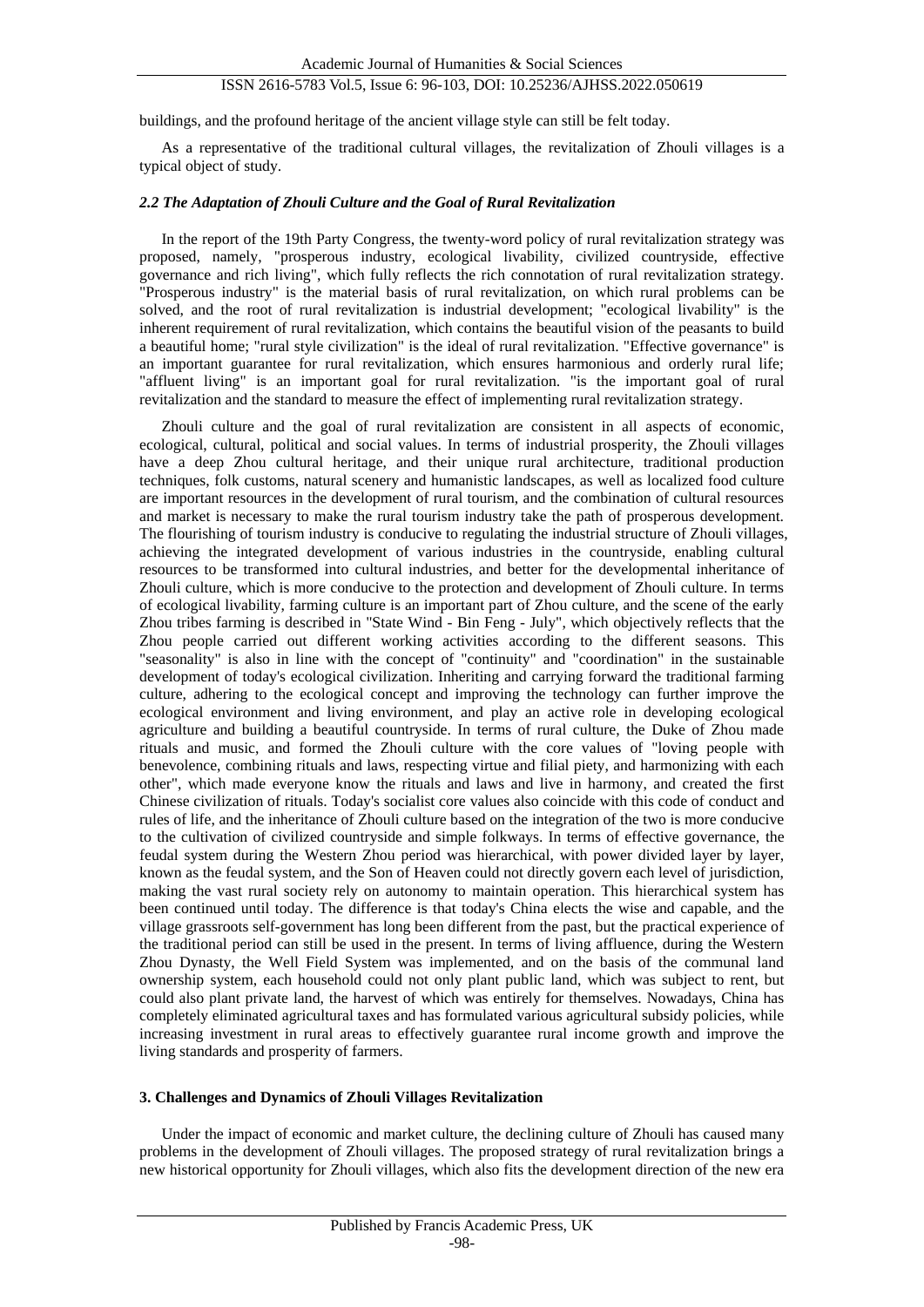and can stimulate new vitality in the protection and development of Zhouli villages, while the inculcation of the thousand-year Zhouli culture also provides a boost to the revitalization of Zhouli villages.

### *3.1 The reality of Zhouli villages development*

In the context of modernization, many traditional rural cultures in China are in danger of collapse due to the encroachment of commercialization and marketization, and the Zhouli culture is also inevitable. We have witnessed various destructive behaviors towards traditional culture, and countless intangible cultural heritages, customs and folk skills have gradually died out due to insufficient reconstruction efforts, which has caused many deep-seated negative problems in rural society.

In terms of industry, agricultural civilization is the basis for the establishment of traditional village order, while industrial civilization is gradually developing with the advancement of urbanization, and China is currently in the process of accelerated transition to urbanization and industrialization. The increasing "decline" in the status of agriculture has led to a change in the concept of peasant practice in the Zhouli villages. For thousands of years, the small peasant ideology of "agriculture-based" has long shackled villagers' thoughts and behaviors, and the division of labor between the military, agriculture, and industry was a matter of course. However, in today's economic situation, it has become a new trend for peasants to work in cities, which is the result of the choice between farming and employment. The loss of agricultural advantages has made the villagers free from the confinement of the land and start to turn to industry and tertiary industries, which has changed the long-standing industrial structure of Zhouli villages. At the same time, employment opportunities in the villages were not sufficient to meet the transfer of agricultural labor, resulting in the continuous movement of people from the villages to the cities, and eventually the "hollowing out" of many villages.

In terms of ecology, the idea of ecological ethics is also embedded in the Zhouli culture, but was abandoned in the process of village economic construction. The arrival of industry and tertiary industries in villages has obviously developed the village economy, but from an objective point of view, the destroyed ecological environment often offsets the results of economic construction. And some villagers' indiscriminate cutting and other behaviors have also exacerbated the phenomenon of soil erosion. On the basis of natural ecology, Zhouli villages have also formed a cultural ecology, of which the Zhouli culture and traditional architecture, which have been handed down for thousands of years, are important components. However, the cultural resources of villages are being lost day by day with the passage of time. Even though the government has formulated a relevant cultural protection system, in the absence of overall planning, the protection of traditional culture still lacks a holistic cultural supply, management and construction mechanism, and the shortage of funds for investment is also a problem that needs to be solved in rural cultural protection.

In terms of village culture, the formation of ethical social development in China's villages has traditionally been based on blood and geographical ties. In Zhouli villages, traditional cultures such as Zhouli culture, village customs, and civil rules and regulations have an important influence on the development of the villages. While villagers' ideology has been liberated by the impact of the market economy and their material living standard has been improving, the profit-oriented economic thinking has spread among villagers, and profit has become the master of village society, and the possibility of deconstruction threatens the traditional village ethics and deep Zhouli culture at all times. The disruption of cultural inheritance also makes even those who live in the villages ignorant of the history and culture of the villages. Once the cultural identity disappears, it becomes impossible to adhere to the village culture, and one can only imitate the urban culture. The prevalence of consumerism, the awakening of individual consciousness, and the widespread spread of commodity consciousness, competition consciousness, and economic rationality have led to the increasing utilitarianization of people's values in the villages, and the weakening of the local sentiment, which has led to the villagers no longer being attached to the land and worshipping it, and the dissipation of the simple rural culture on which it was based.

In terms of governance, the deep-rooted Zhouli culture is not only the traditional cultural composition of Zhouli villages, but also the spiritual support of the villagers who have grown up here for generations. But nowadays, the Zhouli villages have lost the strong Zhouli culture atmosphere, and the people have lost their spiritual support, and some of them even act irrationally or even crazy. For example, feudal superstition, fighting and brawling, alcoholism and gambling are all undesirable phenomena and behaviors that show the hollowness of the village spirit. For thousands of years, the stability and order of rural society has relied on rural culture and spirit maintained through the power of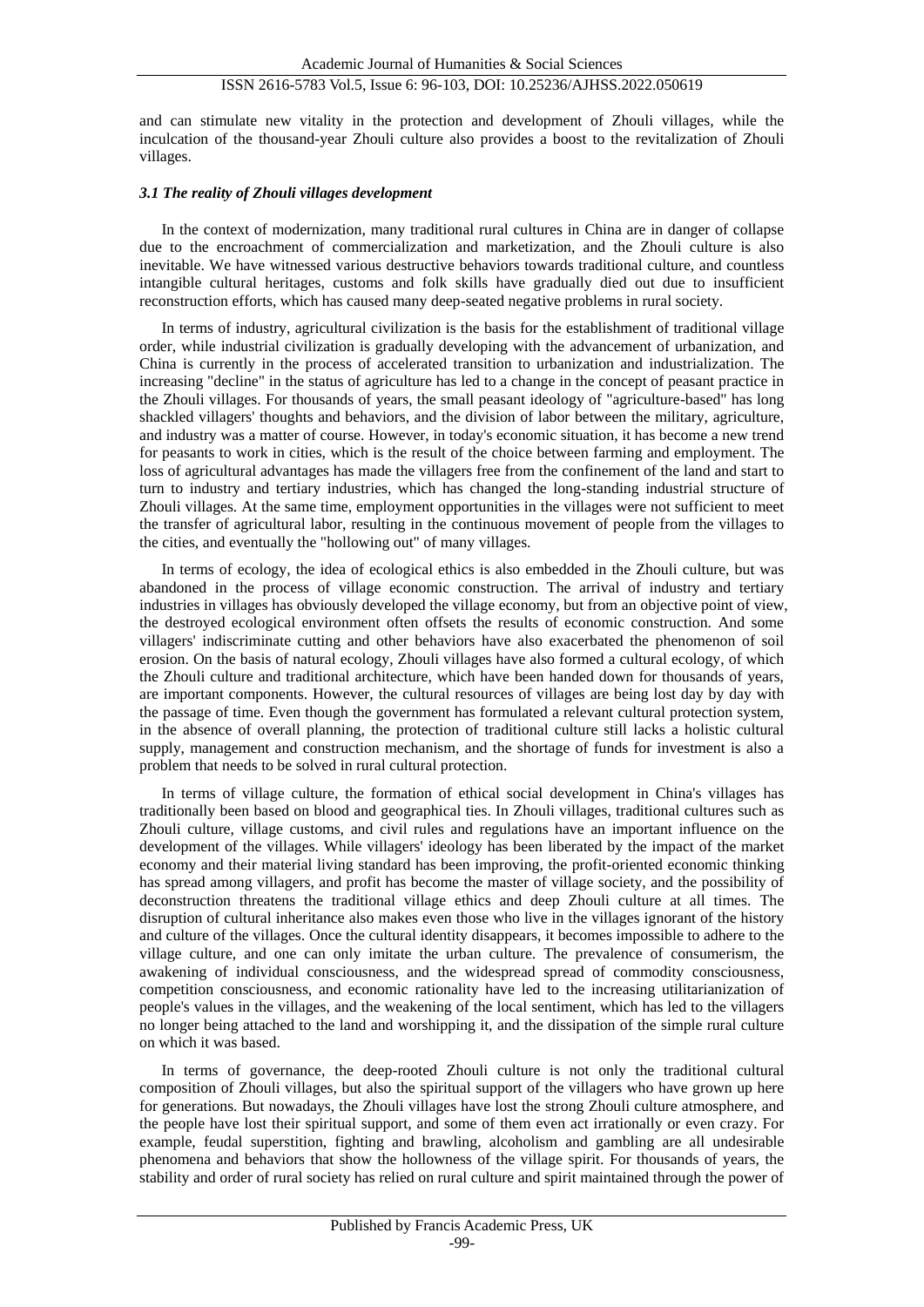universal identity. However, the decrease in villagers' sense of political participation and political identity is triggered by the over-valuing of economic interests and the deflation of village spirit, resulting in many people lacking enthusiasm for public affairs and not caring about the maintenance of public interests, and the failure of self-governance in rural society, making the governance of Zhouli villages ineffective. In the process of urbanization, a large number of highly educated young adults in Zhouli villages have left their hometowns, which directly leads to the loss of the main force of the endogenous development of rural governance construction and further increases the difficulty of governance.

In terms of life, during the changes of the times, some village elites have obtained certain economic achievements with their personal abilities and become the pioneering force for the villagers of the Zhouli villages to become rich, and participate in the social governance of the villages and drive the economic development of the villages through their personal activities, but most of them do not complete the continuation of the Zhouli culture and feed the village society through their wealth and personal influence. It is true that some villagers did use their success to help their neighbors and relatives to get rich together, but this part is after all a minority. Most of the village elites who got rich first only conveyed profit-oriented values and called on villagers to go out, but did not guide them to stick to their homes and rely on their own hands and strength to build a beautiful and prosperous new village. Moreover, the rich first do not drive the rich later, resulting in obvious income differentiation in the Zhouli villages, which is also completely out of line with the Zhouli ritual of "equalization".

#### *3.2 Dynamic Mechanism of Revitalization of Zhouli Villages*

The traditional culture of the countryside is the source and root of Chinese civilization, the soul of the countryside, and the future of the countryside is in the hands of cultural values. The 19th Party Congress put forward the strategy of rural revitalization and made the civilization of countryside one of the main requirements in the process of implementation. The preservation and protection of Zhouli culture can not only promote the cultural revival of the Zhouli countryside, but also provide cultural impetus for the all-round revitalization of the countryside.

The development of economy and technology has made villagers leave their hometowns in search of employment opportunities, and has also aroused the emotional demand for "nostalgia", which is met by the rich cultural heritage of Zhouli villages. Zhouli villages can rely on their cultural resources to adopt a modern model tailored to local conditions and prescribe "new medicine" for their own development. Relying on the Zhou culture, using natural scenery, humanistic monuments and their own special folk food culture, revive traditional customs, develop rural tourism, encourage villagers to try to participate in new production behavior, activate the endogenous power of rural development, drive the development of traditional handicraft production and leisure agriculture business and other tertiary industries, optimize the rural industrial structure, empower the rural economy, create more employment opportunities and broaden the income channels of the masses. The economic function of culture can be brought into play. With the economic function of culture, more sages will return to their hometowns to develop and more talents will return to their hometowns to start their own businesses under the Chinese people's idea of settling down and moving back to their hometowns. At the same time, in the continuous development of folklore tourism, the Zhou culture is also better inherited and protected.

Around ecological livability, vernacular culture is an important source of firm cultural confidence in socialism with Chinese characteristics and the root of excellent traditional Chinese culture. Culture is the repository of historical memory, and the vernacular culture of Zhouli villages is an excellent traditional culture inherited for thousands of years in China, which has received some attention in recent years, and work has been carried out to protect the inheritance and create transformation, etc. Strengthening the protection of material culture such as historical buildings and field landscapes to show a better historical landscape will also incidentally strengthen the protection of the surrounding ecological environment. In terms of inheriting the intangible culture of the countryside, it is important to highlight the regional characteristics, to combine cultural heritage with cultural creativity and cultural industries, and to develop folklore tourism, which inhibits the progress of industrialization in the countryside and reduces the possibility of ecological damage while changing the industrial structure of the countryside.

Around the civilization of rural style, in rural life, rural culture and rural spirit sustain the relationship of rural residents and guide their living behavior. The village culture of Zhouli villages is rooted in the fertile soil of Zhouli culture, and it is not water without source or wood without foundation, but is nurtured by the influence of multiple factors such as geographical environment,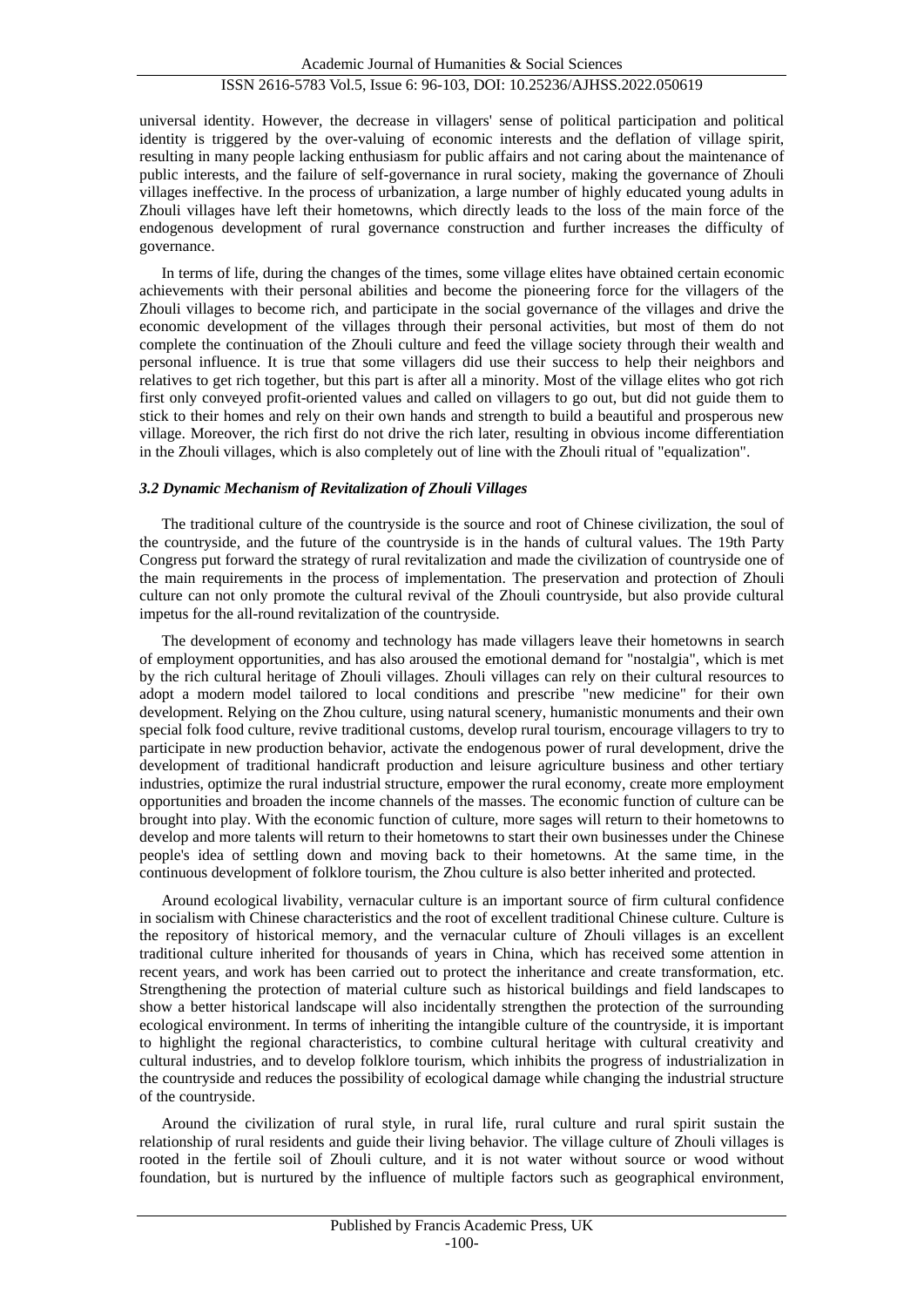lifestyle and productivity development, and has complex social attributes and obvious local characteristics. Although the Zhouli culture does not directly manipulate people's behavior, it often corrects the direction of people's behavior that is driven by interests, and the norms of village life are also influenced by it. The culture of Zhou rituals sustains the relationship among village residents, guides the civilization of countryside, and provides value orientation and spiritual motivation for rural revitalization.

Around effective governance, traditional cultural values can logically solve many difficult problems and resolve the complexity of rural social attributes on the one hand, and enable traditional villages to better adapt in the wave of market economy and integrate with the adaptability of contemporary life on the other. As far back as the Western Zhou Dynasty, the village covenant of neighbors helping each other and uniting with each other already existed, and in today's society, the civil rules and regulations are the civilized embodiment of the development of grassroots democracy in China's rural construction. With the nourishment of Zhouli culture, the residents of Zhouli villages are more capable of making and improving specific, detailed and effective village rules and covenants based on the actual situation and extensive listening to opinions from all sides. This kind of villagers' agreement is not only written on paper, but also melted into the hearts of villagers, and in the inheritance and promotion of traditional culture, it establishes the vigor of the new era. At the same time, it can also actively mobilize the strength of all parties, spontaneously set up grass-roots villagers' self-governance organizations, and realize the self-management and self-service of the residents.

The idea of common prosperity around living affluence has been in China since ancient times and is reflected in the culture of Zhou Rites. However, under the constraints of the ideology and backward productivity at that time, the pursuit of equality and affluence and the conception of an ideal society by the ancestors were still in the embryonic stage and did not have the possibility of reality. On the road to socialism with Chinese characteristics, new ideas are linked to traditional culture and stand for common prosperity. The residents of Zhouli villages are more centripetal and cohesive under the inculcation of millennium culture, and are better able to comprehend the essence of common prosperity of the people in the new era and provide cultural empowerment for the prosperity of village residents.

#### **4. Optimization of the path to achieve the goal of rural revitalization in Zhouli villages**

Zhouli culture preserves many genes and elements of ancient Chinese civilization, highlighting the confidence and guardianship of village culture. In the new era, to implement the rural revitalization strategy for Zhouli villages, it is necessary to inherit and carry forward the excellent culture of Zhouli, combine the core socialist values, highlight the regional characteristics, enrich and innovate the carrier, integrate the excellent culture of Zhouli into the whole process of rural construction, and finally realize the beauty of the countryside and the prosperity of farmers.

### *4.1 Based on the roots of the excellent culture of Zhouli*

The excellent Chinese traditional culture has been inherited for thousands of years, and the Zhouli culture, as the pearl of it, contains the profound kernel of speaking of benevolence and love, emphasizing the people's principle, advocating harmony and seeking commonwealth. During the thousands of years of history, it has profoundly influenced the way of thinking and behavior of people in the Zhouli villages, and has accumulated a thick humanistic root for the revitalization of the countryside. We should integrate the ideas, spirit, concepts and morals in the Zhouli culture into the construction contents of the comprehensive revitalization of the countryside, tell the story of Zhouli culture, integrate the elements of Zhouli culture, compile and create Zhouli cultural art products, hold Zhouli culture special training lectures, and guide the good social atmosphere created by all circles of society. Based on the existing rural civilization in the Zhouli villages, other outstanding achievements such as urban civilization and foreign cultures should be absorbed as well, and effective ways that meet the characteristics of the villages should be adopted to guide the masses to establish the wind of hard work, diligence and frugality, filial piety and respect for the elderly, and respect for science by innovating the culture of villagers, conducting moral lectures, and inheriting family customs. At the same time, we deeply explore the coincidence between the excellent culture of Zhouli and the socialist core values, grasp the historical pulse of the times, guide the masses to correct themselves, cultivate their hearts and encourage their behavior, so that the correct world view, outlook on life and values are firmly established.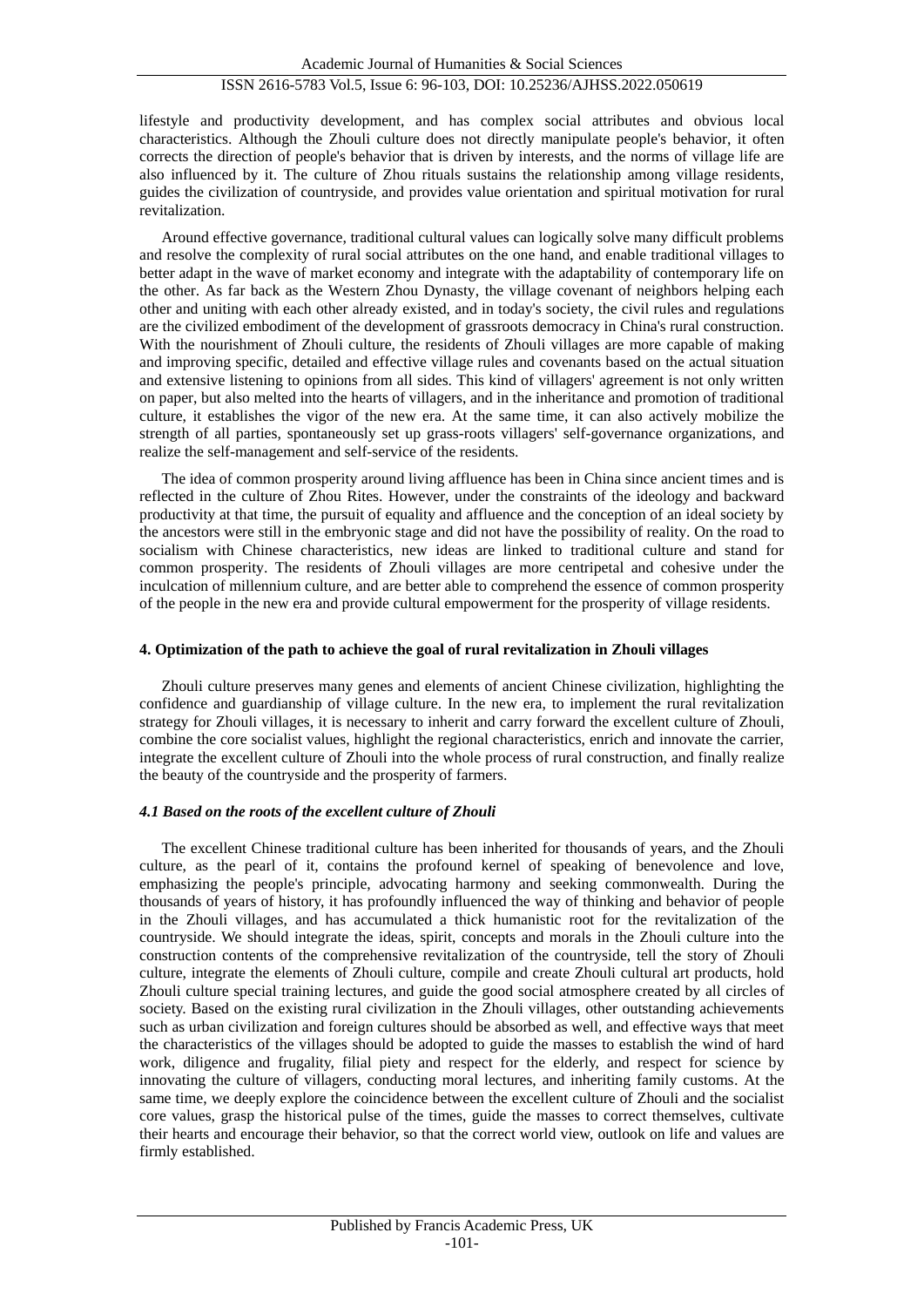#### *4.2 Improve traditional culture transmission system*

The most effective way to protect traditional culture is to make it flow authentically in people's daily life, to preserve it in display, to inherit it in circulation, to develop it in utilization, and to achieve the integration of economic and social benefits in the activity. The cultural ecological space is the basic condition for the survival of the Zhouli culture, which needs to be invested in vigorous protection to make it as original and authentic as possible for the survival and development of the Zhouli culture. The Zhouli culture should be inherited in the living state, inherited development in the protection, modern value in the traditional culture, to ensure that the villagers of the Zhouli villages can continuously obtain economic, social and ecological comprehensive benefits from the Zhouli culture protection and inheritance, so that the villagers can voluntarily participate in the Zhouli culture protection and development work. In the context of modern market economy, developmental inheritance is the only way to protect and inherit traditional culture. Zhouli culture inheritance needs the source of living water, and industrial development can make more people appreciate the charm of Zhouli culture. Therefore, we should integrate modern science and technology into the development of Zhouli cultural products, realize the industrialization of cultural resources, create regional cultural brands, reflect their unique regional characteristics, and give full play to the advantages of Zhouli cultural resources.

#### *4.3 Constructing cultural industry system*

The development of rural cultural industry is importantly influenced by the policy of cultural industry development. Perfect and effective policies can establish guarantee for the development of rural cultural industry. We should establish and improve special policies to support the development of Zhouli cultural industry and adapt them to the rural revitalization strategy, and establish a special fund platform to support Zhouli cultural industry as soon as possible. Grasping the opportunity of cultural tourism development, according to the general requirements of rural revitalization of "prosperous industry, ecological livability, civilized countryside, effective governance, and affluent life", combined with the development of tourism work, efforts should be made to expand and strengthen the cultural tourism industry. Give full play to the penetration function of the Zhouli culture, develop creative agriculture, sightseeing agriculture, create integrated recycling agriculture, farming experience of the comprehensive field, so that farmers participate, farmers benefit, but also drive the inheritance and development of the Zhouli culture. Through innovative mechanism, guide the main body of all parties, social funds and cultural resources to integrate investment, and accelerate the leapfrog development of cultural industry. Through propaganda and demonstration mechanisms, capital, technology and talent will be channelled to the Zhouli villages cultural industry, and local cultural brands will be formed through reasonable resource allocation. To ensure that Zhouli culture has long-term vitality, it is also necessary to integrate, innovate and enrich cultural contents, promote further integration of modern science and technology with Zhouli culture, extract the economic, ecological and social values of Zhouli culture, and allow cultural products to acquire new forms with the addition of science and technology.

#### *4.4 Innovative Cultural Governance System*

Cooperative cultural governance of multiple subjects is carried out in the Zhouli villages, with all social parties participating in cultural management affairs and services. On the basis of the autonomy of the village rules and regulations, we seek and organize local folk culture, food culture, etiquette culture, intangible cultural heritage and other characteristic cultures, formulate new-era etiquette norms, and firmly curb the bad habits and stereotypes of wastefulness and mutual comparison. The connotation of cultural governance is carried out in the daily operation of Zhouli culture, cultivating Zhouli cultural talents, passing on intangible cultural heritage, and mastering how to make the role of culture in uniting people and educating the masses fully play in governance. At the same time, we focus on preserving the taste of rural soil, keeping the ecological bottom line, enhancing cultural identity and cultural education, strengthening the leading ability of Zhouli culture, playing the role of inclusiveness in rural cultural governance, and promoting the ability of cultural governance together.

### **5. Conclusion**

Traditional village is an important carrier of China's traditional farming culture and agricultural